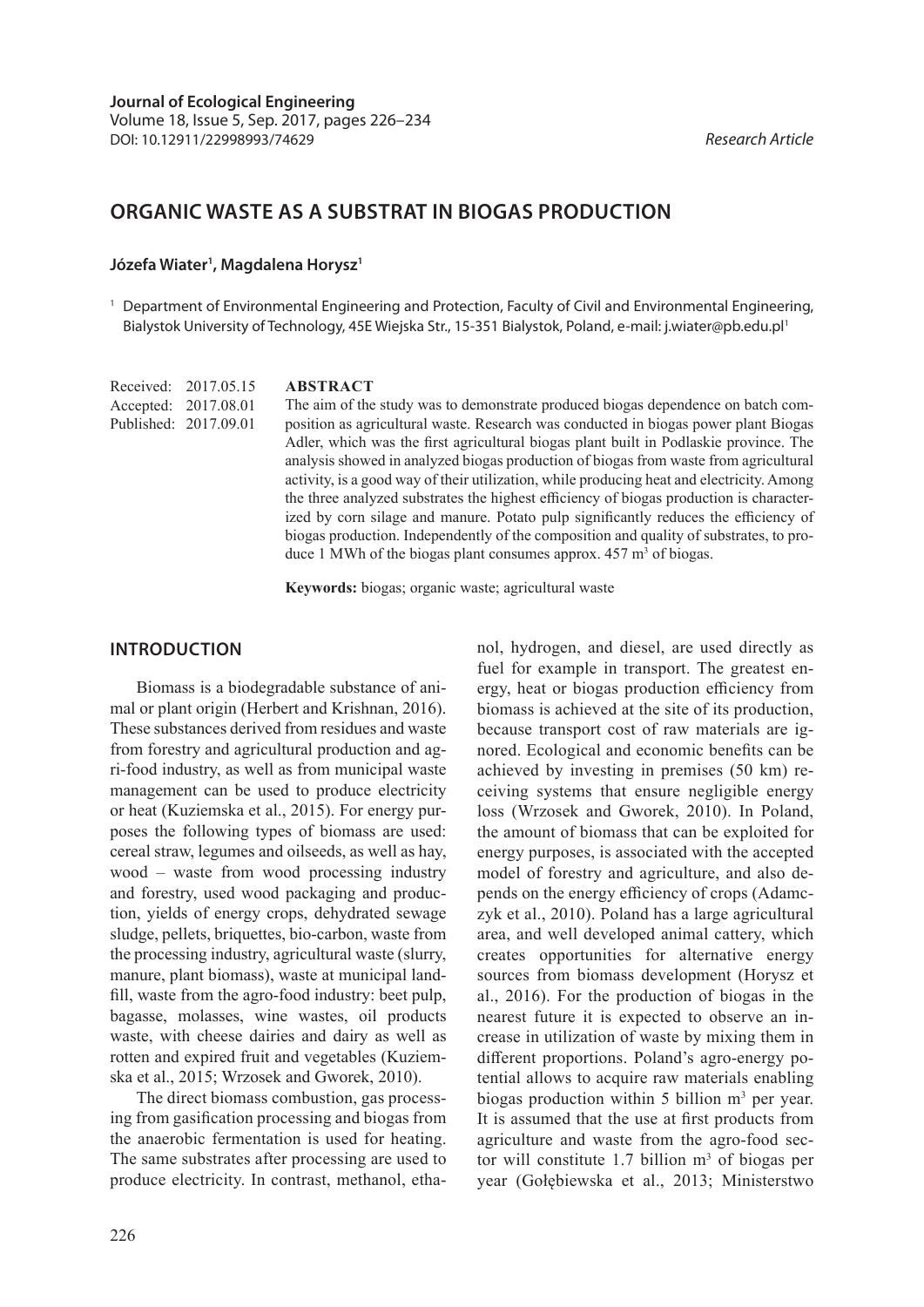Gospodarki, 2010). By the end of the first quarter of 2016 Poland produced with the participation of biomass in the biomass power plants 1,103.115 MW of electricity, while the power of total energy produced by biogas power plants amounted to 217.996 MW (Urząd Regulacji Energetyki, 2016). The use of biomass is beneficial in a condition of stable quality and low price of produced energy or heat (Zawistowski, 2007). Properly localized biomass installation is able to decrease the use of conventional materials reducing greenhouse gas emissions (Herbert and Krishnan, 2016). A significant drawback of the system is the need to provide low economic and environmental losses. For this purpose, there is a need for location logistical develop of equipment for biomass processing, taking into account the place of biomass harvesting, transport and its preparation together with storage (Grzybek, 2007). Biomass material is problematic because of the susceptibility for occurrence of microorganisms and the need to ensure adequate moisture, but properly crafted has high energy potential (Wrzosek and Gworek, 2010). Accordingly, the biogas production in the nearest future is expected to increase the utilization of waste by mixing them in different proportions.

The aim of this study was to indicate the relation between amount of produced biogas and the composition of the batch used to produce it.

#### **MATERIAL AND METHODS**

The study was performed in a real object, which was Adler Biogas – the first biogas plant built in the Podlaskie and opened in the first quarter of 2014 with a generation capacity of 1 MW, located on the National Road 19 (Bialystok – Lublin). Biogas plant operates in a continuous system and in order to ensure optimal conditions of the installation the same quality and composition of substrates throughout the year must be provided. A scheme of a biogas plant is shown in Figure 1.

Operation of agricultural biogas plant in Ryboly involves dosing crushed substrate by screw feeder to a digester. Substrates consisting primarily of corn silage, pork, and poultry manure, as well as potato pulp, diluted with water. In addition, the batch can be enriched by overdue food products of plant origin, by-products of industrial distillery and stomach content from meat processing. About  $30-35$  m<sup>3</sup> of substrate is pumped from the first reservoir to the second tank and from the second tank to post-fermentation tank (Figure 2). It is assumed that the daily system demand is about 42–44 tons of substrate. Composition can be modified every day, but replaced raw materials must have a proper energy characteristic. The substrates are subjected to anaerobic digestion in the digesters at a temperature of 38–43°C, which results in biogas production. Within a



**Fig. 1**. Scheme of plan site development. 1-digesters, 2-post-fermentation tank, 3-scheme of underground pipes system, 4- technical container 5- co-generators, 6-tank and feed silage, 7-flare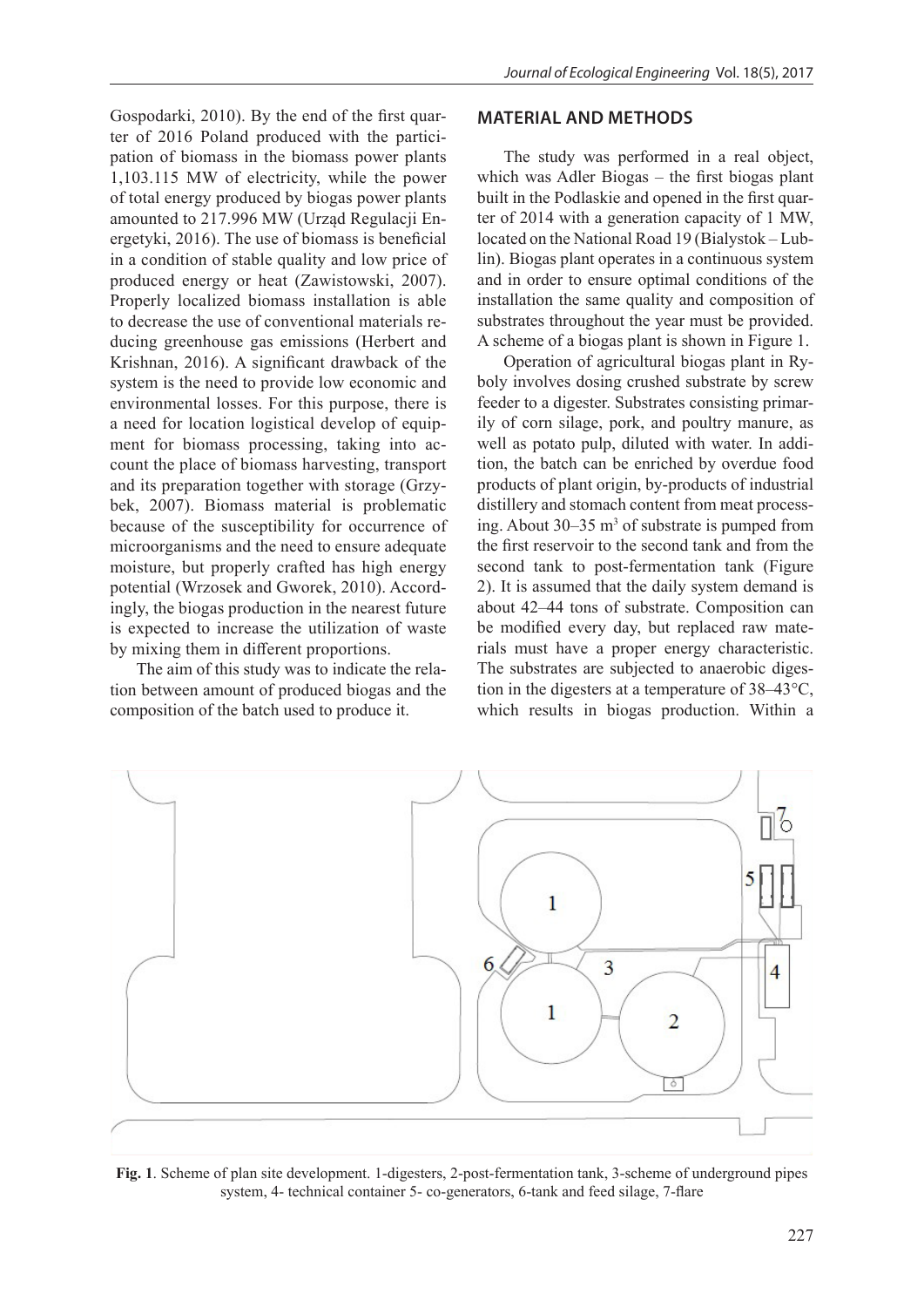

**Fig. 2**. Adler Biogas power plant

day, the temperature in fermenter may vary by  $+/- 2$  ° C. Mixing in the chambers is carried out once an hour for 15 minutes.

The produced biogas consists of approx. 53% of methane, carbon dioxide and sulphide hydrogen. It is sent by a series of underground pipes to treatment station, where is subjected to dehydration and desulphurization on activated carbon and cooling. So prepared biogas is burned in cogeneration units with a capacity of 600 kW and 400 kW, to form thermal and electrical energy in result. For energy production biogas power plant consumes 480 m<sup>3</sup>/1 MWh. The produced heat is used for own biogas plant's needs, which amount to about 8% of total production, while electricity is sold and incorporated into the network of PGE. In addition to the gas processing energy, the product of reaction occurring in the biogas plant are unfermented organic compounds and minerals, so called digestate. This is an organic fertilizer with reduced odor nuisance and with a dry matter content of 8–9%. Digestate from Adler Biogas power plant is used as organic fertilizer for the surrounding agricultural fields. It contains nutrients in the form of easily digestible plant. The whole operating process of agricultural biogas plant of Adler Biogas is controlled by the German system of automatic

control created in collaboration of BiogazTech and S.-S.B. Automatisierung.

The basic ingredients used for the production of biogas in Adler Biogas in Ryboly are silage corn, pork and poultry manure (in proportion 3:1) and potato pulp. The first two substrates come from local farms with an area of 556 hectares (crops and cattery swines) and the Adler area of 321 hectares (crop: corn, canola and cereals). Farms provide the appropriate amount of substrate used to produce biogas. Potato pulp is purchased from potato processing plants PEPEES in Lomza, the company processed annually about 200,000 tons of starch and edible potatoes. The batch is also enriched with minor amounts of other animal or plant components depending on demand. The dry matter content of batch is typically approximately 15%. The fermentation process is controlled by the amount of added salt and regulation of substrates hydration.

The analysis of the amount of produced biogas was based on the proportions of the three batch components (corn silage, manure mixed from swines and poultry, and potato pulp) which were used in the Adler Biogas each month in 2015.

Corn silage was characterized by the percentage of dry matter per ton of the batch at the level of 20–35%. The dry organic matter content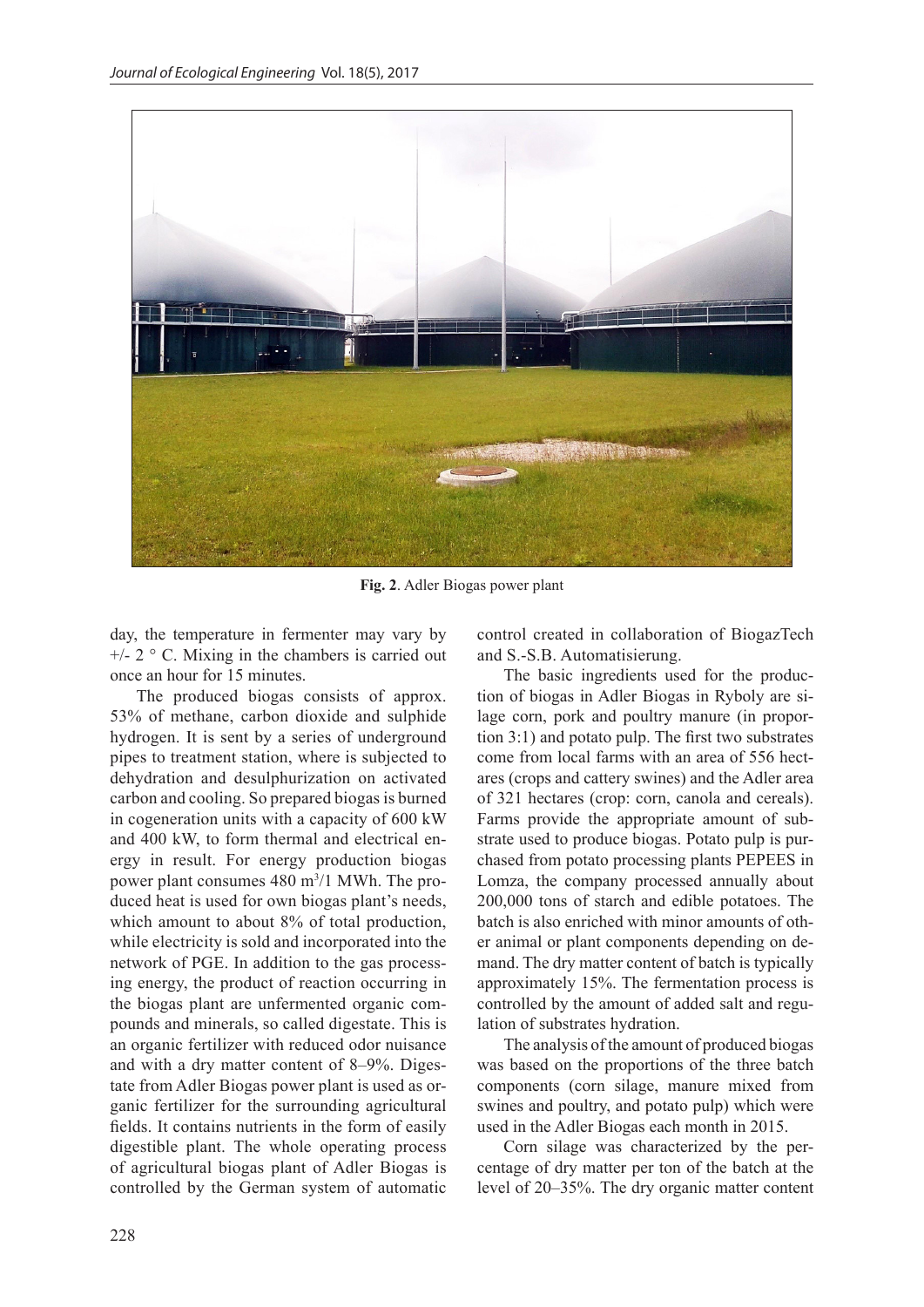ranged between 85- 95%, while methane production from 1 ton of dry mass amounted to approximately 300 to 700  $\text{m}^3$  depending on the quality of the substrate in a particular month. Corn variety dedicated to this purpose, should have a dry matter content of approximately 30–35% for early variety for late while approximately 28%. It is a decisive factor for on time harvest. A longer period of vegetation resulting in the increase of dry mass per hectare, while the yield dry mass per fresh weight is lower. Depending on the content of organic dry mass corn has a different C:N ratio. For dry mass at level of approximately 15% C:N ranges from 30:1 to 35:1, with increase of dry weight ratio of carbon to nitrogen also increases. The optimal ratio of C: N is from 10:1 to 25:1, because the increase in the amount of carbon in the plant is an increase in the amount of starch, which reduces amount of nitrogen. Preparation of maize for ensilage was based on drying the substrate and the considerable dispersion to approximately 6–7 mm, which increases biogas production. Corn as silage was stored in an airtight shelter from a few to several months. Corn silage compared to other energy plants is characterized by: lower production costs, greater efficiency of biogas production, simple technique of cultivation, harvesting and storage.

Manure from swine is a readily available substrate. Manure has no fixed chemical composition. Manure on average contained 20–25% dry matter, while the organic dry matter content amounted approximately to 75–80%. It results in generation of approximately 55–65 dm<sup>3</sup> from 1 kg wet weight of substrate, and much more, because approximately 270–450 dm3 of biogas from 1 kg of dry organic material. The share of methane in the produced gas from manure varies on average between 55 and 60%. Used manure had a pH of about 7. It is essential for the use of swine manure to produce biogas or use it for agricultural purposes is adequate C: N ratio. This relationship affects the content of nitrogen in digestated. Swine manure is characterized by varying ratio of carbon to nitrogen. The processing of poultry manure in methane fermentation process reduces the odour nuisance and improves the properties of the fertilizer. Poultry manure in Adler Biogas comes from their own poultry farms. Poultry manure includes 30% of a dry matter per ton of the batch. The sludge dry weight ranges from 70 to 85% of organic dry mass, methane production from 1 ton of dry organic mass was approximately 260–400

m3 / t d.o.m. in resultant biogas methane content ranged from 55–65%. Compared to other substrates, poultry manure is not an easy material to process. A high content of nitrogen (as ammonium) and minerals, excessive amounts of toxic effect on methane fermentation bacteria, thereby inhibiting the production of bio-methane. Potato pulp is organic waste which is disruptive for management of agri-food industry resulting from the processing of potato starch in the potato processing plant PEPEES in Lomza. During the potato campaign lasting approximately 3 months 10–23 thousand tons of pulp hydrated to 80% is produced. The substrate consists mainly of raw fibre, residual starch and minerals. During the potato campaign 1600–4200 tons of dry matter is produced on average. Typically, the waste is transferred, as animal feed, and from the manufacture of organic waste are used in the fields as fertilizer. Because of the good properties of fermenting, the substrate is also used as a the batch component for the production of biogas in Adler Biogas, accounting 10% of the total substrate stored in the plant. The yield of biogas from potato pulp vary between 80–90 m<sup>3</sup> /t d.m., which means 650–750 m3 /t d.o.m. In such a biogas methane content is approximately 52–55%. The average dry matter content in raw pulp is approximately 13%.

The equation of estimating the amount of biogas produced from 1 ton of substrates was done with the use of multiple regression based on licensed software Statistica 12.5 in the Polish language version running on Windows 10. As a measures of equation accuracy, coefficient  $\mathbb{R}^2$  and the t-Student test were determined.

## **RESULTS AND DISCUSSION**

Table 1 presents the amount of produced biogas as a function of three substrates feed in the plant was shown. 12 827 tons of corn silage was consumed on average per year, and the amount of pork and poultry manure in 2015 amounted 1,560 tons, and 1,221 tons of potato pulp. In total, the biogas plant in order to produce 3 594 377 m<sup>3</sup> of biogas per year used 15 608 tons of substrates, each month in a different configuration weight. The amount of produced biogas was 299,531 m<sup>3</sup> per month on average and 416 m<sup>3</sup> per hour. It has been estimated that from 1 ton of substrates 235 m<sup>3</sup> of biogas on average was achieved. Regardless of the month, the share of maize silage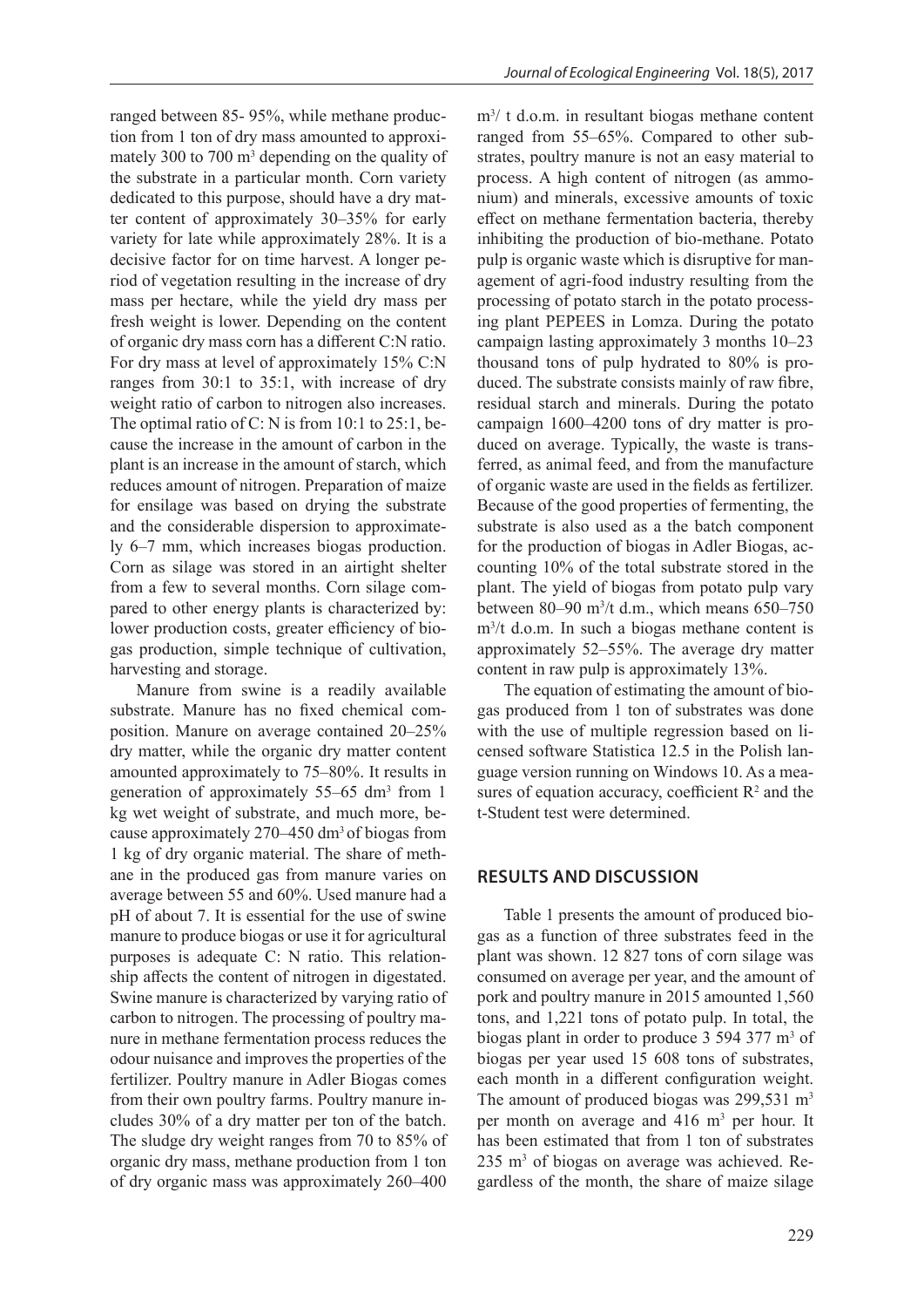| Month                   |                                                                   | Jan.   | Feb.   | March  | April  | May    | June   | July   | Aug.   | Sept.  | Oct.   | Nov.   | Dec.   |
|-------------------------|-------------------------------------------------------------------|--------|--------|--------|--------|--------|--------|--------|--------|--------|--------|--------|--------|
| per month<br>Substrates | Amount of silage<br>[tons/month]                                  | 1070   | 880    | 910    | 942    | 940    | 930    | 920    | 1190   | 1177   | 1350   | 1278   | 1240   |
|                         | Amount of pork<br>and poultry<br>manure [tons/<br>month]          | 85     | 135    | 177    | 161    | 152    | 100    | 120    | 110    | 130    | 150    | 120    | 120    |
|                         | Amount of potato<br>pulp[tons/month]                              | 97     | 100    | 110    | 70     | 90     | 90     | 70     | 90     | 50,5   | 110    | 156    | 188    |
|                         | Sum of substrates<br>[tons/month]                                 | 1252   | 1115   | 1197   | 1173   | 1182   | 1120   | 1110   | 1390   | 1357,5 | 1610   | 1554   | 1548   |
| production<br>Biogas    | Amount of biogas<br>produced in month<br>$\lceil m^3 \rceil$      | 328836 | 311830 | 311190 | 311075 | 325250 | 316030 | 243884 | 304162 | 256568 | 306321 | 280196 | 299035 |
|                         | Amount of biogas<br>from 1 ton of<br>substrates [m <sup>3</sup> ] | 263    | 280    | 260    | 265    | 275    | 282    | 220    | 219    | 189    | 190    | 180    | 193    |

**Table 1**. Summary of substrates and biogas yield per month in year 2015 in agricultural biogas plant, Adler Biogas in Ryboly

in a mixture of substrates was greatest. Months in which the amount of maize silage significantly exceeded 1000 tons per month was time after a period of growing, harvesting and ensiling (August-January) of this plant. The average monthly consumption of silage in 2015 amounted 1069 tons /month. The second substrate, which was a part of the batch subjected to methane fermentation, was manure.

The smallest share of manure in the batch was recorded in January, equal to 85 tons/month, and the highest consumption occurred in March and amounted 177 tons/month. On average, in 2015 there were used 130 tons of manure from swines and poultry per month. Potato pulp is the third essential component used in the production of biogas. Its smallest content in the batch was in September, amounting 50.5 tons/month. Most pulp for the production of biogas was used in December (188 tons/month). In 2015, 102 tons of potato pulp on average was used for the production of biogas per month. Changes in the production of biogas appeared even after the slightest movement of the process parameters, and therefore despite of a small share of manure or pulp, compared to corn silage, slight therefore variations have led to significant changes in the biogas production. The relation between the percentage composition of the batch, and the production of biogas was shown in Figure 3. In 2015 the increasing amount of consumed substrate was demonstrated. For months, in which the share of corn silage in the batch was increased, with similar level of other substrates, biogas production was higher. It was noted that the decrease in share of silage replaced by an increased amount of manure in biogas production remains at the lowest level

(February-May). The addition of larger quantities of potato pulp was problematic in substitution of corn silage, because it significantly reduced the amount of biogas (November-December). The largest biogas production in agricultural biogas plant, Adler Biogas was in January and May 2015. Production of biogas in m<sup>3</sup> during June decreased comparing to January by 12806 m<sup>3</sup>/month.

In February, March and April, the value of produced biogas fluctuated around 311 thousand m3 . In August, this value decreased by approximately 2 thousand m<sup>3</sup>/month relative to October. In the fourth quarter of 2015 significant lower efficiency of biogas production was observed, because it felt below 300 thousand  $m<sup>3</sup>$  of biogas per month. The lowest biogas production was observed in July 2015. Table 2 presents the approximate hourly contents of the individual substrates in the batch in tons per hour. In the period of August to December hourly quantity of used substrates was significantly higher than in the first half of the year.

Table 3 shows data of the performance of biogas plants. During the year, the  $m<sup>3</sup>$  amount of biogas to produce 1 MWh ranged from  $442 \text{ m}^3$  (in November) to  $447 \text{ m}^3$  (in February). Most tons of silage to produce 1 MWh were consumed in September and the least in March. In total, the most tons of the batch used to produce 1 MWh were in November and the least in February. The highest energy production in biogas power plant reached in January, and the lowest in July. 1.98 tons of substrates produced  $457 \text{ m}^3$  of biogas per 12 months on average achieving a production capacity of biogas plants at the level of 0.898 MWh/h per month, representing an average annual performance of biogas plants amounted 89.8%.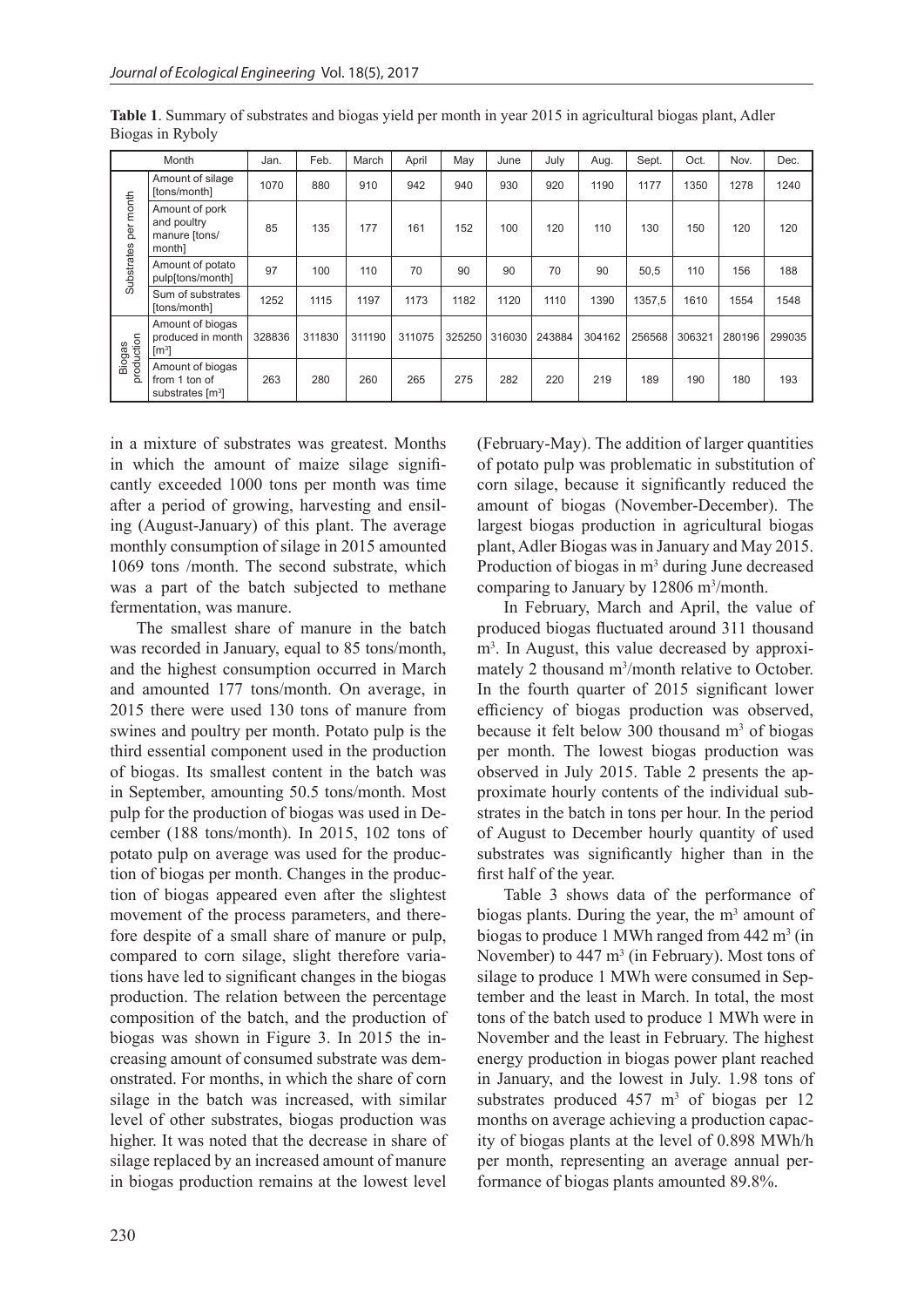

**Figure 3**. Summary of percentage content of the substrates in the batch and their impact on the amount of produced biogas

**Table 2**. Summary of approximate hourly batch composition every month

| Month                                         | Jan. | Feb. | March | April | May  | June | Julv | Aua. | Sept. | Oct. | Nov. | Dec. |
|-----------------------------------------------|------|------|-------|-------|------|------|------|------|-------|------|------|------|
| Amount of silage [tons/h]                     | 1.49 | 1.22 | .26   | .31   | 1.31 | .29  | 1.28 | .65  | .63   | .88  | 1.78 | 1.72 |
| Amount of pork and poultry<br>manure [tons/h] | 0.12 | 0.19 | 0.25  | 0.22  | 0.21 | 0.14 |      | 0.15 | 0.18  | 0.21 | 0.17 | 0.17 |
| Amount of potato pulp [tons/h]                | 0.13 | 0.14 | 0.15  | 0.10  | 0.13 | 0.13 | 0.10 | 0.13 | 0.07  | 0.15 | 0.22 | 0.26 |

**Table 3**. Accuracy measures of the equation

| Variable in equation | Variable coefficient | Standard error | t-Student test result |        |
|----------------------|----------------------|----------------|-----------------------|--------|
| l Free term          | 475.52               | 63.40          | 7.50                  | 0.0001 |
| Silage               | $-0.21$              | 0.05           | $-4.48$               | 0.0020 |
| <b>I</b> Manure      | $-0.14$              | 0.27           | $-0.50$               | 0.6305 |

On the basis of study results, there has been developed a linear relationship between the monthly amounts of each substrates and the amount of biogas produced from 1 ton of mixture exposed on fermentation. The resulting regularity was described by following equation:

$$
B = -0.21 \cdot K - 0.14 \cdot 0 + 0.06 \cdot W + 475.52
$$

where: <sup>B</sup>– amount of biogas produced form 1 ton of substrates

- $K$  amount of silage [tons/month]  $O$  – amount of pork and poultry manure
- [tons/month]
- W amount of potato pulp [tons/month]

The values of statistics describing the model are summarized in Table 3. The variable affecting the equation as statistically significant at  $\alpha$  $= 0.05$  was the amount of silage used to obtain biogas. Other parameters were characterized by a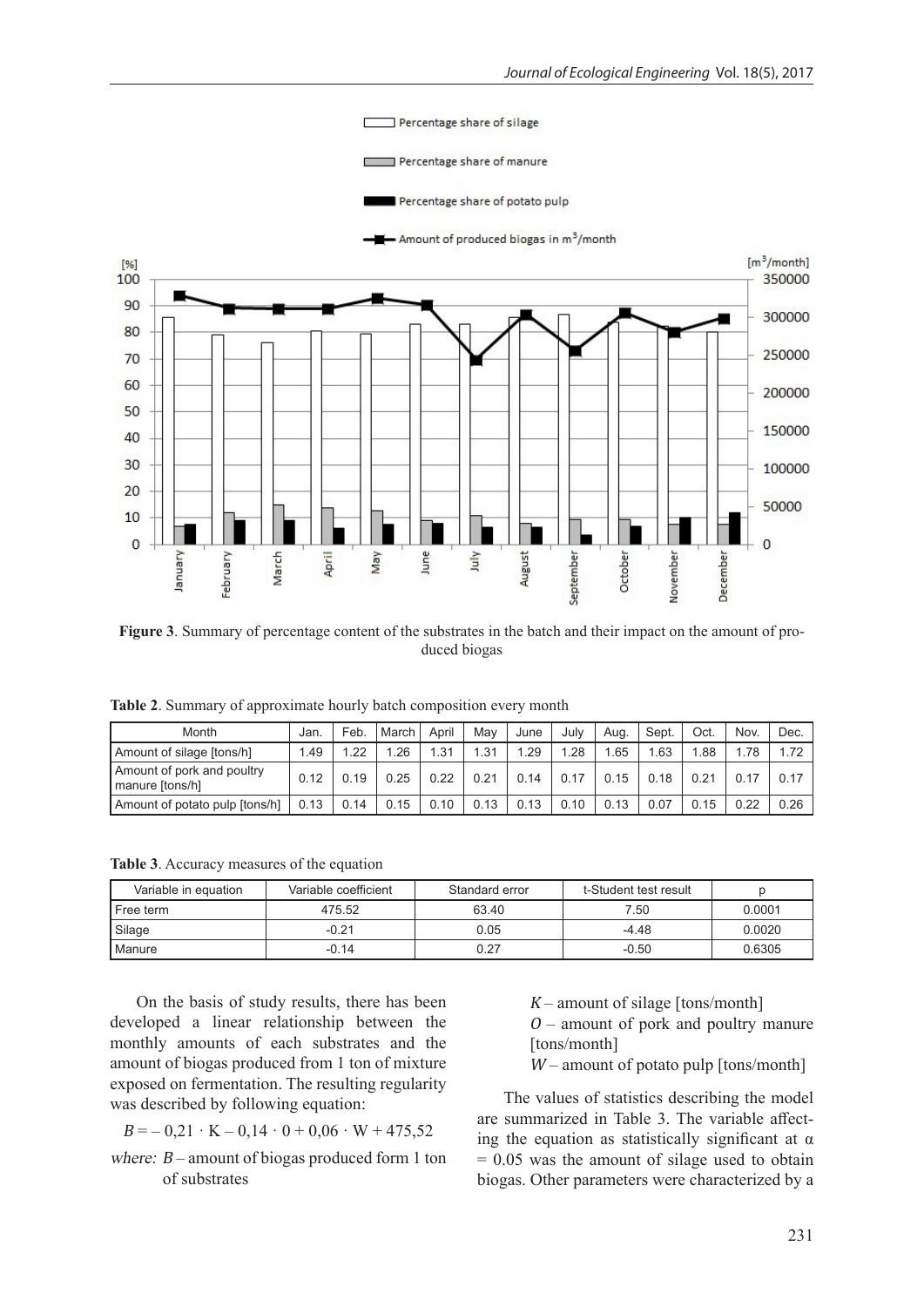smaller impact on the estimation accuracy of the proposed equation. Among the used variables, the amount of silage was burdened with the smallest standard error. The determination coefficient R<sup>2</sup> for obtained dependence was about 0.75, which suggests a relatively good fit of the equation to the observed values.

Figure 4 contains graphical representation of  $\mathbb{R}^2$  coefficient. Most values approximated by equation were within the confidence interval which allowed to a good reflection of changes using a linear function.

Biogas is produced from organic matter in anaerobic conditions. Countries whose economies are based on agricultural sector, have a high potential for the development of biogas plants in order to reduce the consumption of conventional fuels, without prejudice to the amount of the produced energy and heat [Arthur et al., 2011].

The results confirm a closer relationship between the amount of biogas and the quality of the batch and its energy content than with its quantity and also depends on the season. Selected substrates for biogas production in agricultural biogas plant of Adler Biogas have good availability, guaranteed yield and the fixed costs of delivery. To achieve the highest efficiency, small biogas plants should have permanent composition of substrate consisting of various ingredients. During the process, appropriate kinetic balance should be maintained in different phases of the process. Methanogenic bacteria are responsible

for the fermentation process, which must be provided with adequate environmental conditions because their disruption can cause significant reduction in the efficiency of the conducted process, as it was in case of July 2015. Due to the amount of cellular bound water, various kinds of bacteria require different temperature chambers. In Adler Biogas the temperature conditions are maintained within 38–43 °C, under which according to Appels and others (2008) biogas production is the greatest. Czerwińska and others (2014) claim that water in fermentation mass has a significant effect on microbial growth, structure and properties of the batch. Jędrczak (2008) argues that the moisture content is calculated in relation to the dry organic matter, should not exceed 15% to ensure its easy transport between installed devices. These conditions in the analysed biogas plants were mostly satisfied, although as the authors say, abundance of water during the process of anaerobic sludge stabilization is changing. Both Jędrczak (2008) and Czerwińska and Kalinowska (2014) argue that to maintain the adequate development of microorganisms, access to basic nutritional compounds should be provided.: ie nitrogen, carbon, phosphorus, sulphur, sodium, iron, magnesium, calcium and potassium. The batch components ensure adequate chemical composition and digestibility of ingredients for mutagenic microorganisms. Among the constituents of a batch, corn silage dominated, primarily because of its availability and the properties



**Figure 4.** Graphical representation of  $\mathbb{R}^2$  coefficient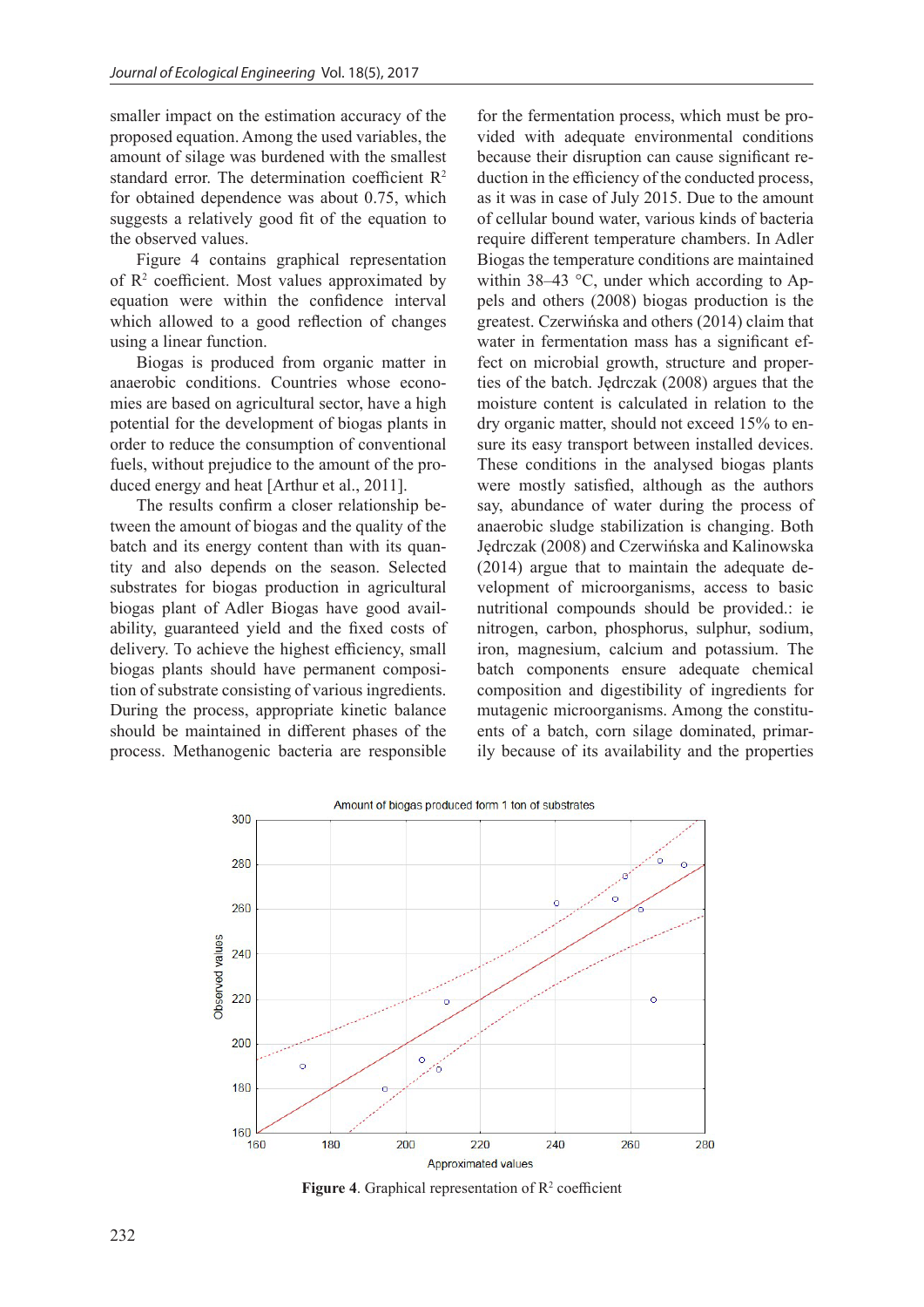| Month     | Amount of biogas<br>used to produce<br>1 MWh in $m3$ | Tons of silage used<br>to produce 1 MWh | Tons of substrates<br>used to produce<br>1 MWh | Produced energy<br>in MWh/h | Monthly<br>effectiveness in % |
|-----------|------------------------------------------------------|-----------------------------------------|------------------------------------------------|-----------------------------|-------------------------------|
| January   | 453                                                  | 1.47                                    | 1.72                                           | 0.976                       | 97.6                          |
| February  | 477                                                  | 1.35                                    | 1.71                                           | 0.972                       | 97.2                          |
| March     | 447                                                  | 1.31                                    | 1.72                                           | 0.935                       | 93.5                          |
| April     | 461                                                  | 1.40                                    | 1.74                                           | 0.937                       | 93.7                          |
| May       | 459                                                  | 1.33                                    | 1.67                                           | 0.953                       | 95.3                          |
| June      | 464                                                  | 1.36                                    | 1.64                                           | 0.947                       | 94.7                          |
| July      | 471                                                  | 1.78                                    | 2.14                                           | 0.696                       | 69.6                          |
| August    | 464                                                  | 1.81                                    | 2.12                                           | 0.882                       | 88.2                          |
| September | 454                                                  | 2.08                                    | 2.40                                           | 0.785                       | 78.5                          |
| October   | 448                                                  | 1.98                                    | 2.36                                           | 0.918                       | 91.8                          |
| November  | 442                                                  | 2.02                                    | 2.45                                           | 0.881                       | 88.1                          |
| December  | 446                                                  | 1.85                                    | 2.31                                           | 0.901                       | 90.1                          |

**Table 4**. Adler Biogas power plant effectiveness in 2015

of one of the highest power among known substrates subjected to fermentation. The percentage of corn silage in the mixture does not fall below 76%, and the maximum value in 2015 reached up to 85.6%. The amount of manure in batch in 2015 ranged between 6,8–14,8%, while the potato pulp between 7,7–12,1%. Such a mixture has its justification in the energy characteristic of substrates. According to Schattauer and Weiland (2010b) the most energy substrate is maize silage, because using one ton of substrate 170–200 m3 of biogas can be achieved, and the least energetic is manure from swines, where using one ton of ground during methane fermentation can get 20 -35 m<sup>3</sup> of biogas. According to Cukrowski and others (2009) considering only a dry organic matter, it can be concluded that the energy efficiency of corn silage and manure is similar. Thus, the energy content of the product largely depends on the dry matter content in batch. When selecting substrates used for the production of biogas the energy value of the components in raw form needs to be followed, and not the dry matter in the feed due to reduced costs of preparation of raw materials. If the substrate was exposed to a significant treatment before use in order to improve its energy efficiency, the costs of methane fermentation process would raise significantly. Adler Biogas process is aided by mixing batch with mixers in the digester. According to Czerwińska and Kalinowska (2014), properly calculated mixing intensity aims at optimizing the process parameters, such as: preventing the chamber zones of varying concentration and density of the decomposition, accelerates degradation, reduces the amount of sludge formed, so that it is possible to freely

escape gas. In contrast, poorly chosen mixing intensity causes cooled and overheated zones occurrence. According to Appels and others (2008) mismatched mixing does not provide adequate processing conditions throughout the volume of the chamber causing the overload zone of the reactor which suppresses the development process of anaerobic bacteria. Setting an appropriate mixing intensity depends largely on the temperature of the fermentation.

The results analysis shows that the best efficiency of agricultural biogas plant has been achieved in the first half of 2015 which may be caused by better weather conditions, among others, more stable temperature than in the second half. It can be clearly stated that the reduction of silage content in batch is justified only with simultaneous increase of manure share. Only in this configuration biogas plant has achieved the second highest biogas production in 2015, which amounted  $325,250 \text{ m}^3$  of biogas using the average amount of substrate of 1,182 tons. From the results it can be concluded that lowering the content of silage in batch while increasing the content of pulp, reduces the efficiency of biogas production. In this case, with increasing usage of substrate the amount of biogas does not increase proportionally. Also according to Romaniuk and Domasiewicz (2014), the highest and at the same time increasing potential of raw materials intended for agricultural biogas plants have corn silage and manure. Both of these components increase the calorific value of the batch. Authors claim that the most frequently used mixture of agricultural biogas plants in Poland is a combination of corn silage, slurry and glycerine.